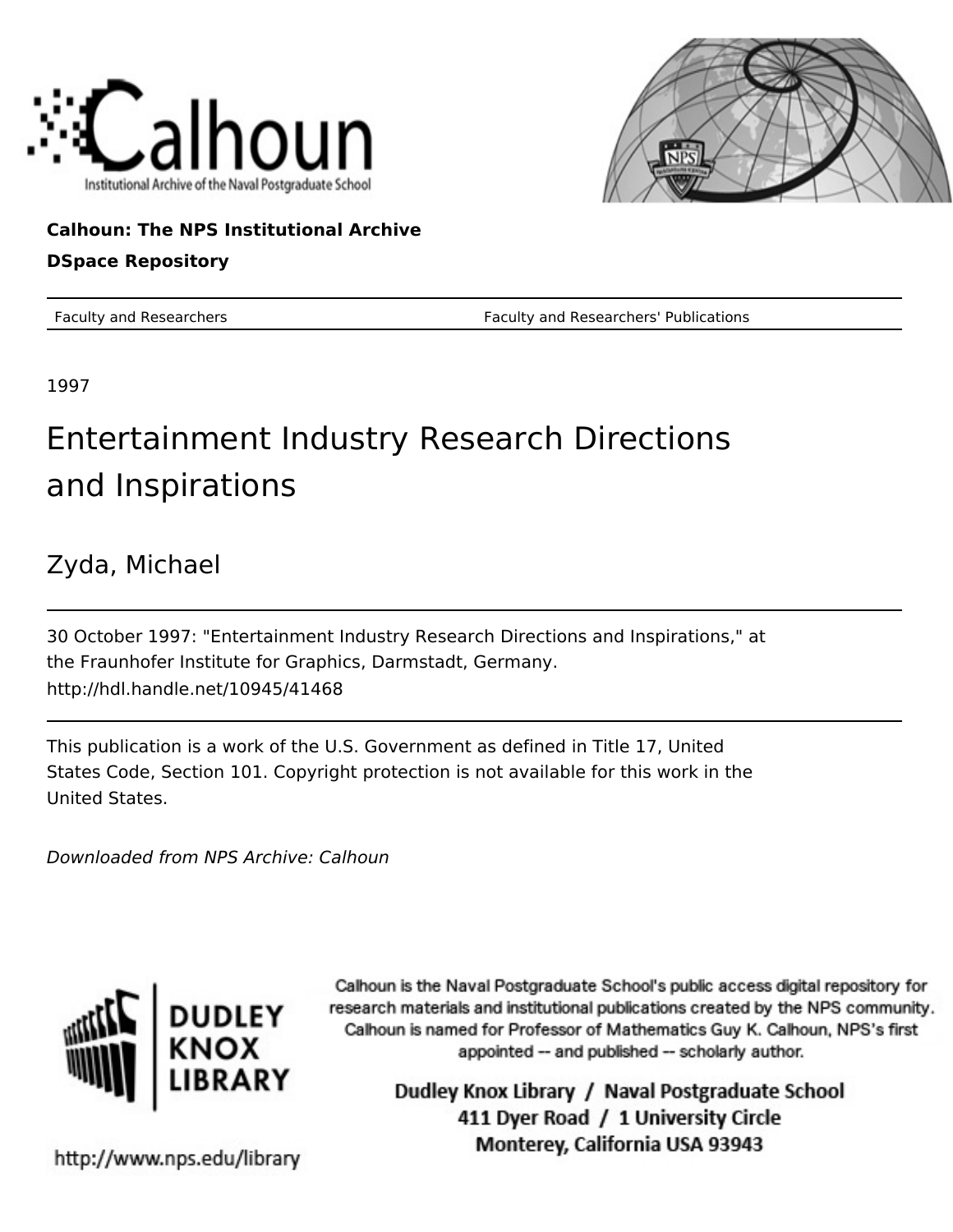

# **Entertainment Industry Research Directions & Inspirations**

*Michael Zyda Naval Postgraduate School zyda@siggraph.org*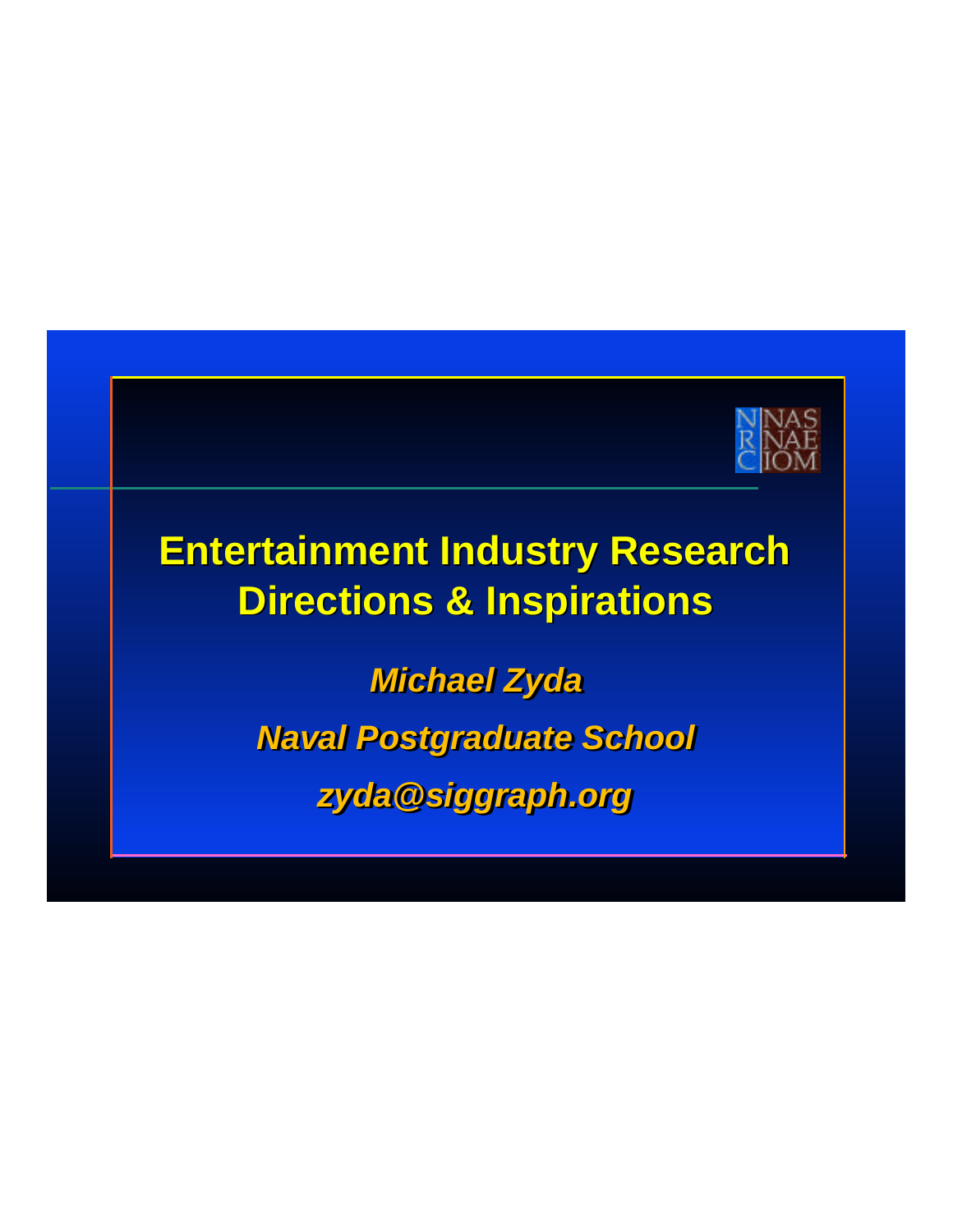# **Modeling & Simulation: Linking Entertainment & Defense**



*The Director of Defense Research & The Director of Defense Research & Engineering (DDR&E), Dr. Anita Jones, Engineering (DDR&E), Dr. Anita Jones, funded a study through the National funded a study through the National Research Council Computer Science & Research Council Computer Science & Telecommunications Board (NRC CSTB). Telecommunications Board (NRC CSTB).*

• A committee was formed representing the virtual • A committee was formed representing the virtual environment, computer graphics, networked environment, computer graphics, networked videogame, film and entertainment communities. videogame, film and entertainment communities.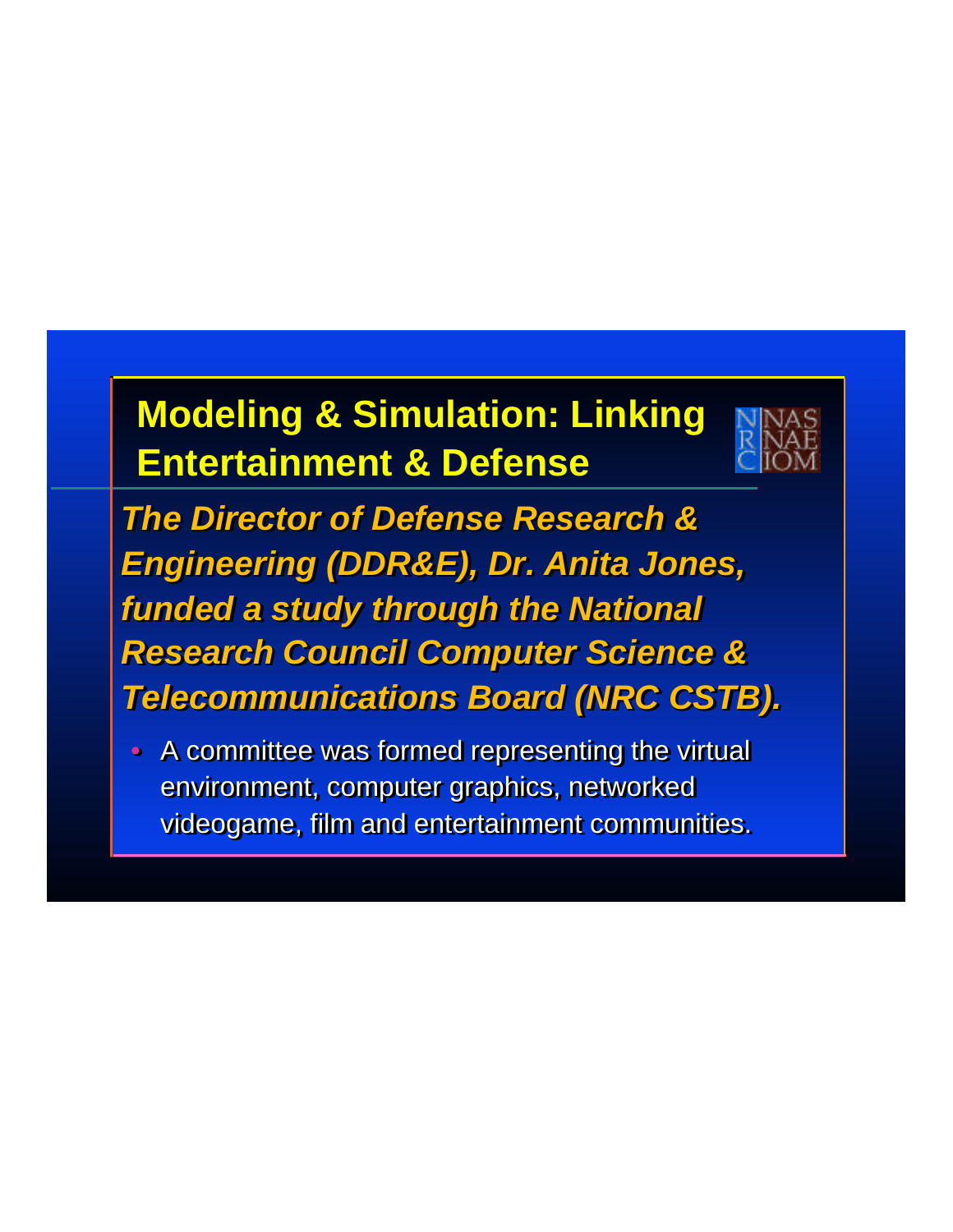#### **Goal of the Committee**



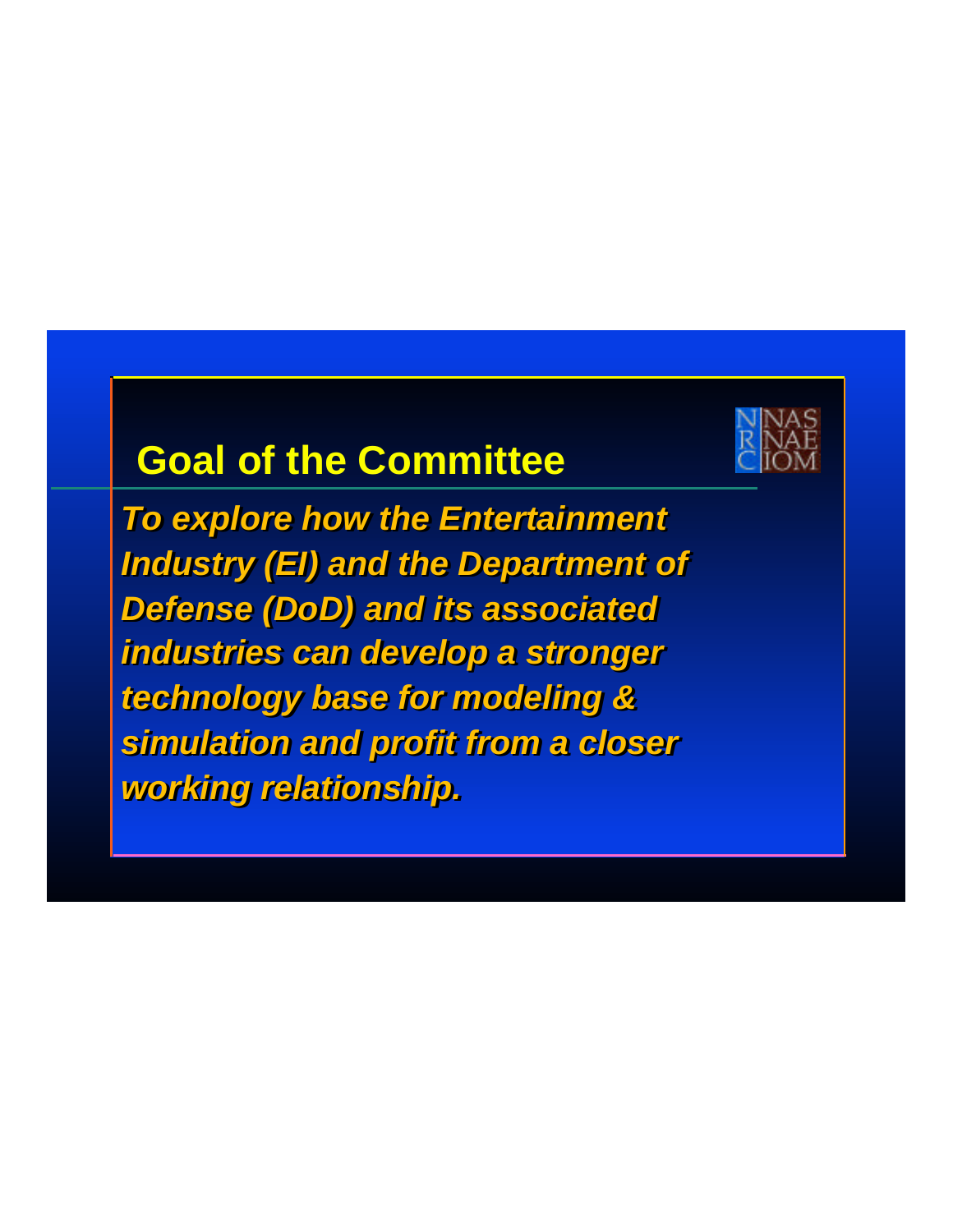# **The two communities are connected ...**



#### *The two communities are connected but The two communities are connected but we often don't think about it. we often don't think about it.*

Large amounts of government-funded research and Large amounts of government-funded research and infrastructure form the foundation of the EI industry  $\qquad \qquad \blacksquare$ from computing to computer graphics to the from computing to computer graphics to the Internet... Internet...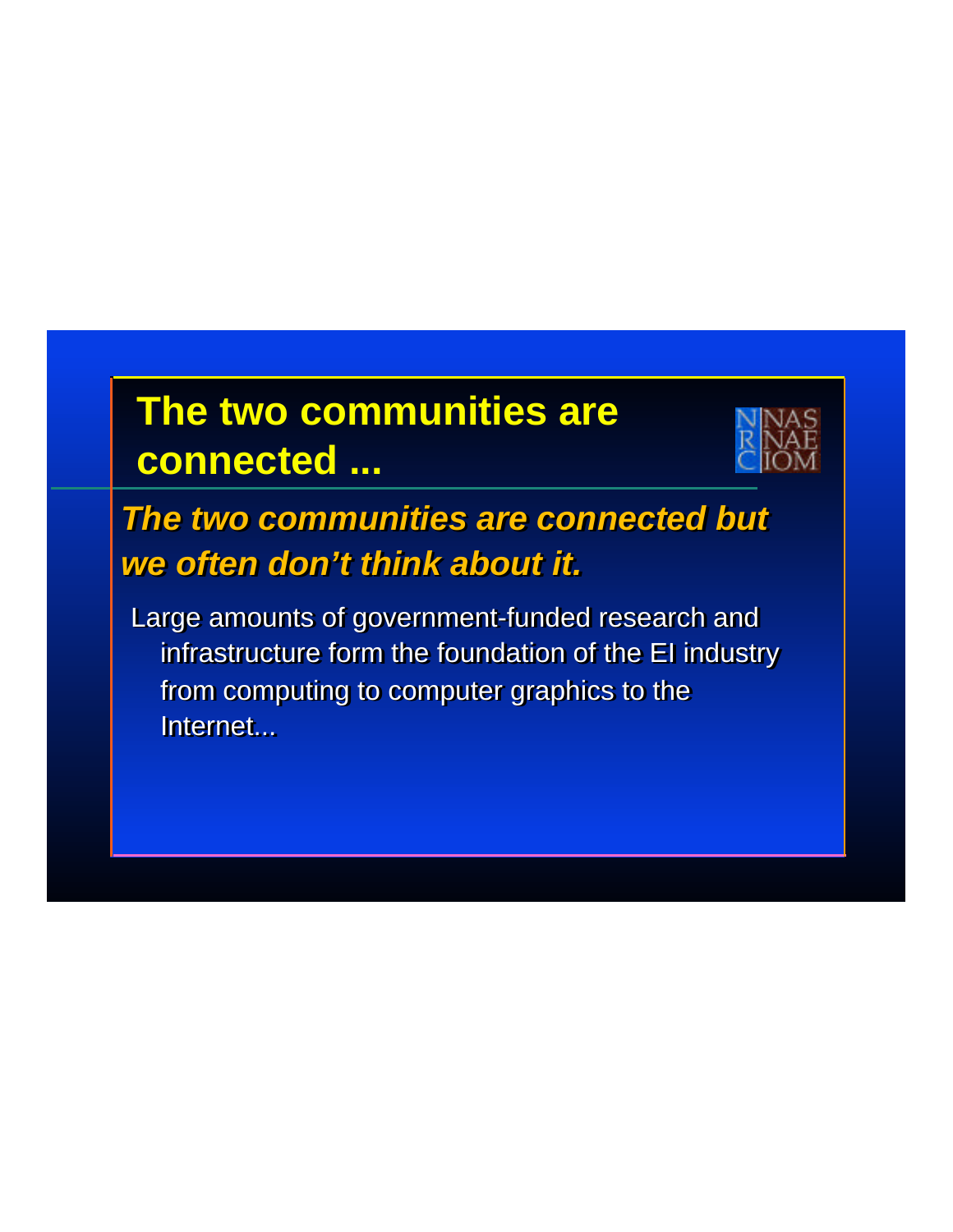## **Span of Time ...**

#### *DoD Funding DoD Funding*

- Computer graphics Computer graphics Geometry Engine ~1979. Geometry Engine ~1979.
- Internet ARPANET in late 1960's. late 1960's.
- SIMNET ~1984 SIMNET ~1984

#### *EI Use EI Use*

- Computer graphics Computer graphics Nintendo-64 1996. Nintendo-64 1996.
- Internet Mosaic 1993, Internet Mosaic 1993, Netscape 1994. Netscape 1994.
- Networked Doom 1995. Networked Doom 1995.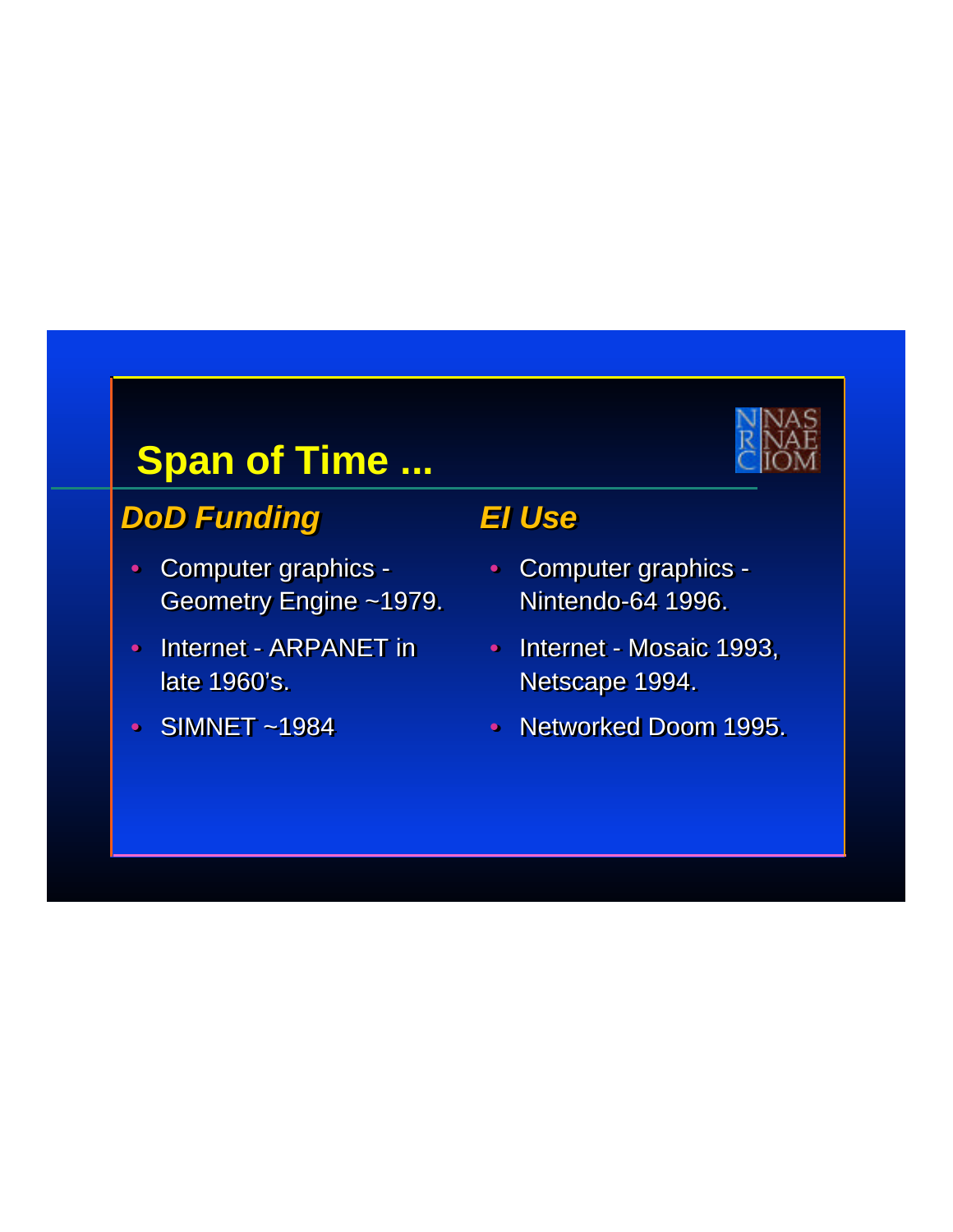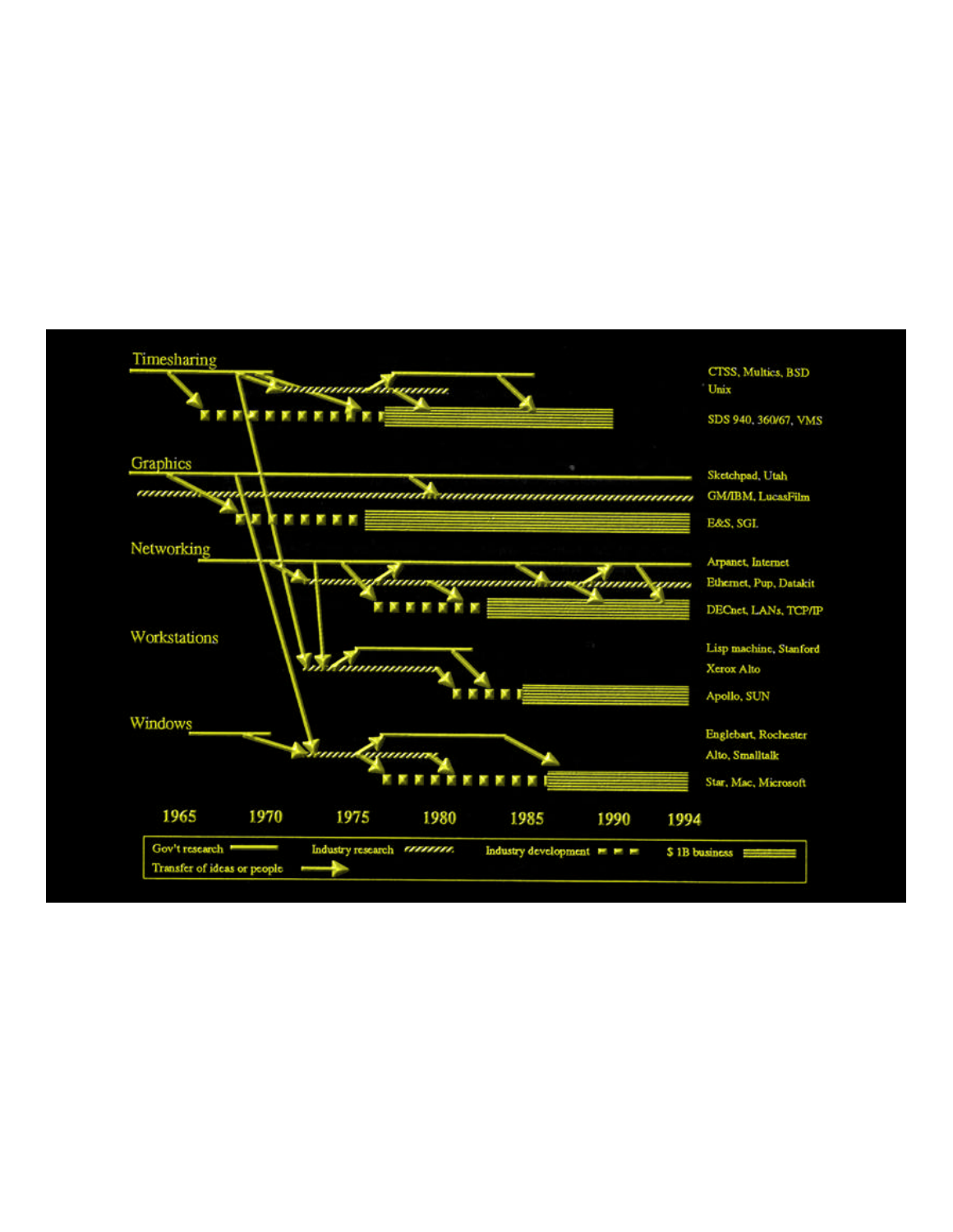## **Research Agenda**

*Technologies for Immersion Technologies for Immersion Networked Simulation Networked Simulation Standards for Interoperability Standards for Interoperability Computer Generated Characters Computer Generated Characters Tools for Creating Simulated Tools for Creating Simulated Environments Environments*

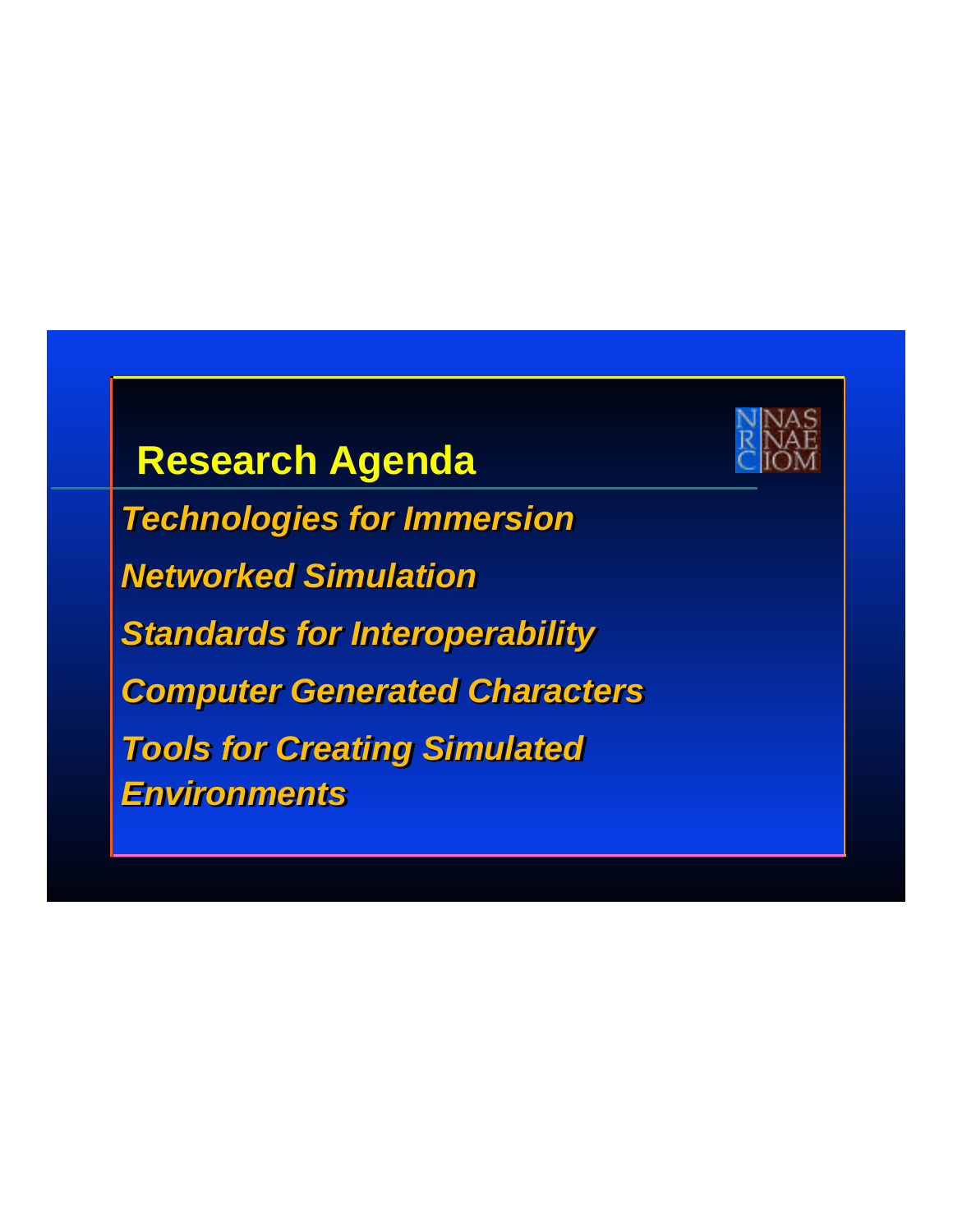# **Technologies for Immersion**



•*Image generation - real-time, graphics*  •*Image generation - real-time, graphics workstations capable of generating workstations capable of generating complex visual images. complex visual images.*

•*Tracking - technologies for keeping track*  •*Tracking - technologies for keeping track of human participants in virtual of human participants in virtual environments. environments.*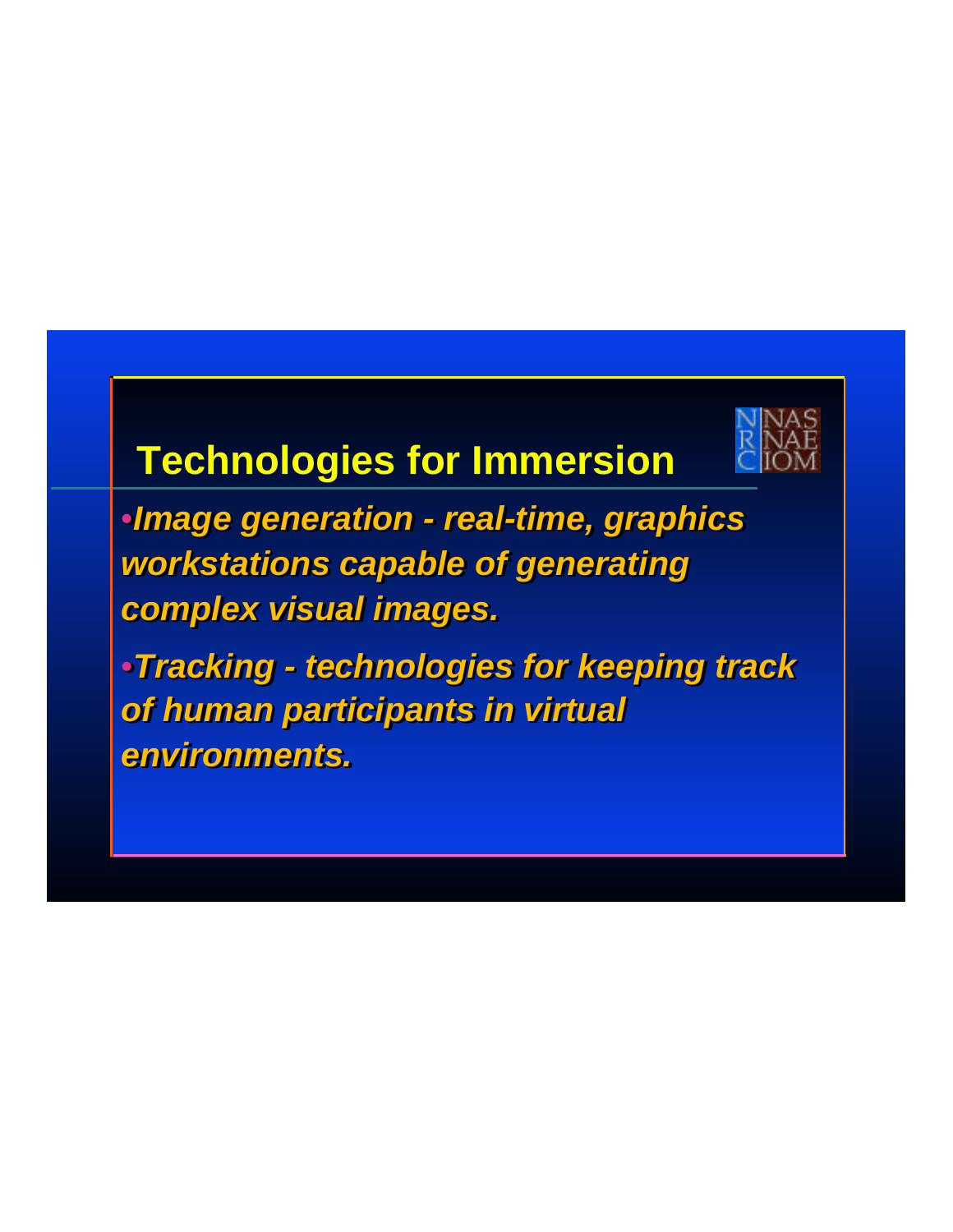# **Technologies for Immersion**

•*Full sensory interfaces - technologies for*  •*Full sensory interfaces - technologies for providing a wide range of sensory stimuli: providing a wide range of sensory stimuli: visual, auditory, olfactory, and haptic. visual, auditory, olfactory, and haptic.* 

•*Locomotion - technologies that allow*  •*Locomotion - technologies that allow participants to walk through virtual participants to walk through virtual environments while experiencing hills, environments while experiencing hills, bumps, obstructions, etc. bumps, obstructions, etc.*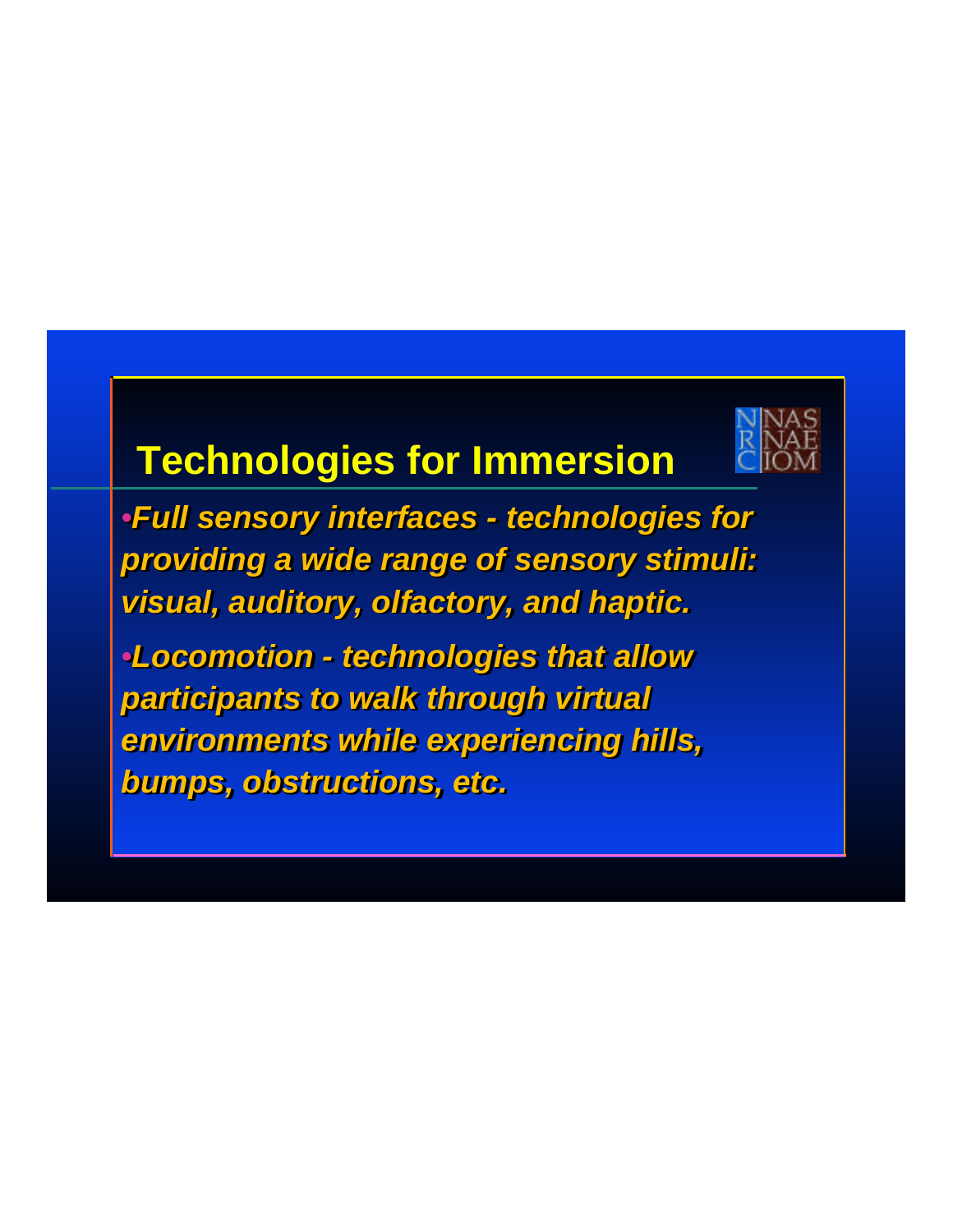# **Networked Simulation**



•*Multicast and area of interest managers -*  •*Multicast and area of interest managers to facilitate many-to-many to facilitate many-to-many communications while using limited communications while using limited bandwidth. bandwidth.* 

•*Higher bandwidth networks - to allow*  •*Higher bandwidth networks - to allow faster communication of greater amounts faster communication of greater amounts of information among participants. of information among participants.*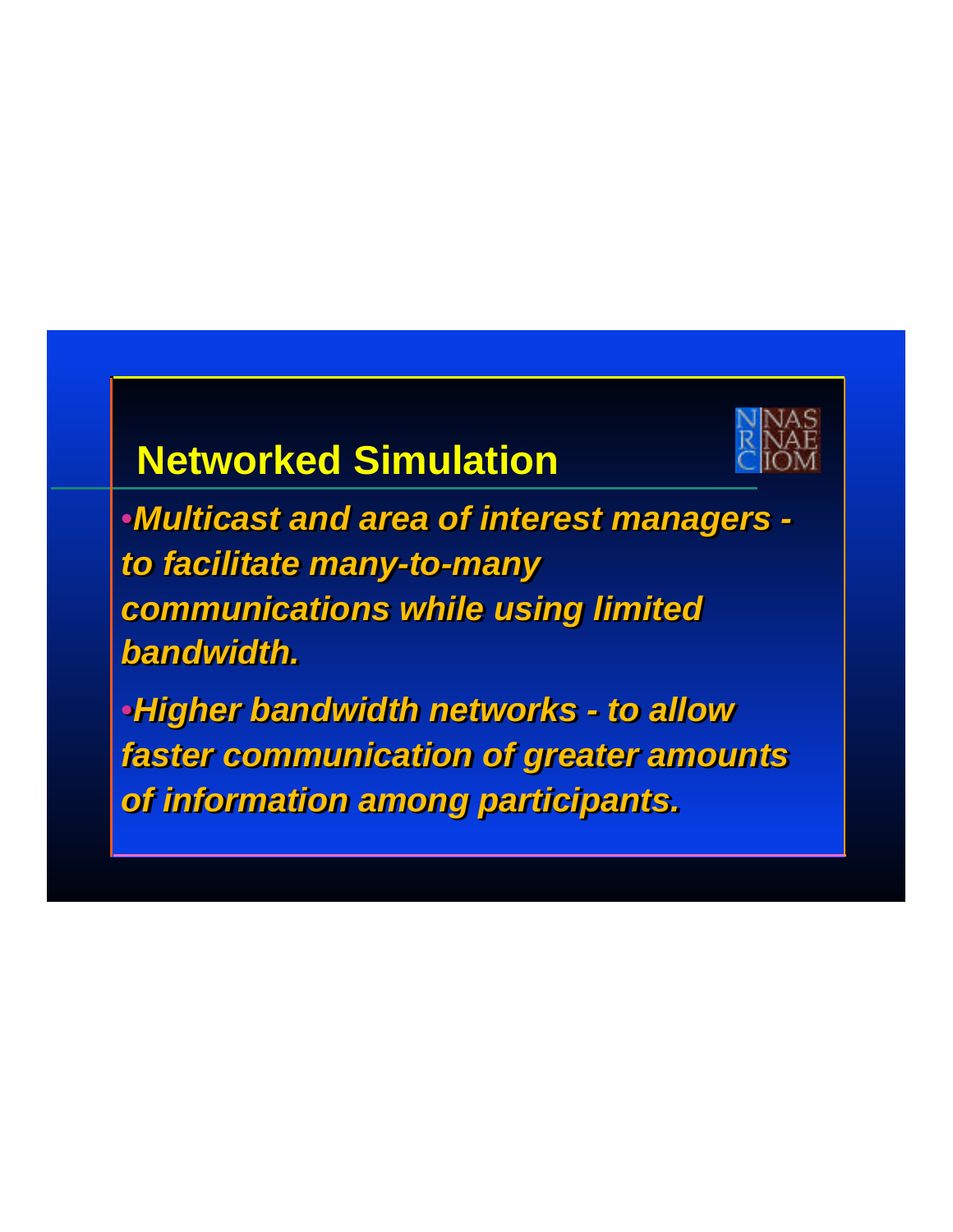# **Networked Simulation**



•*Latency-reduction - techniques for reducing the true or perceived latency in reducing the true or perceived latency in distributed simulations. distributed simulations.*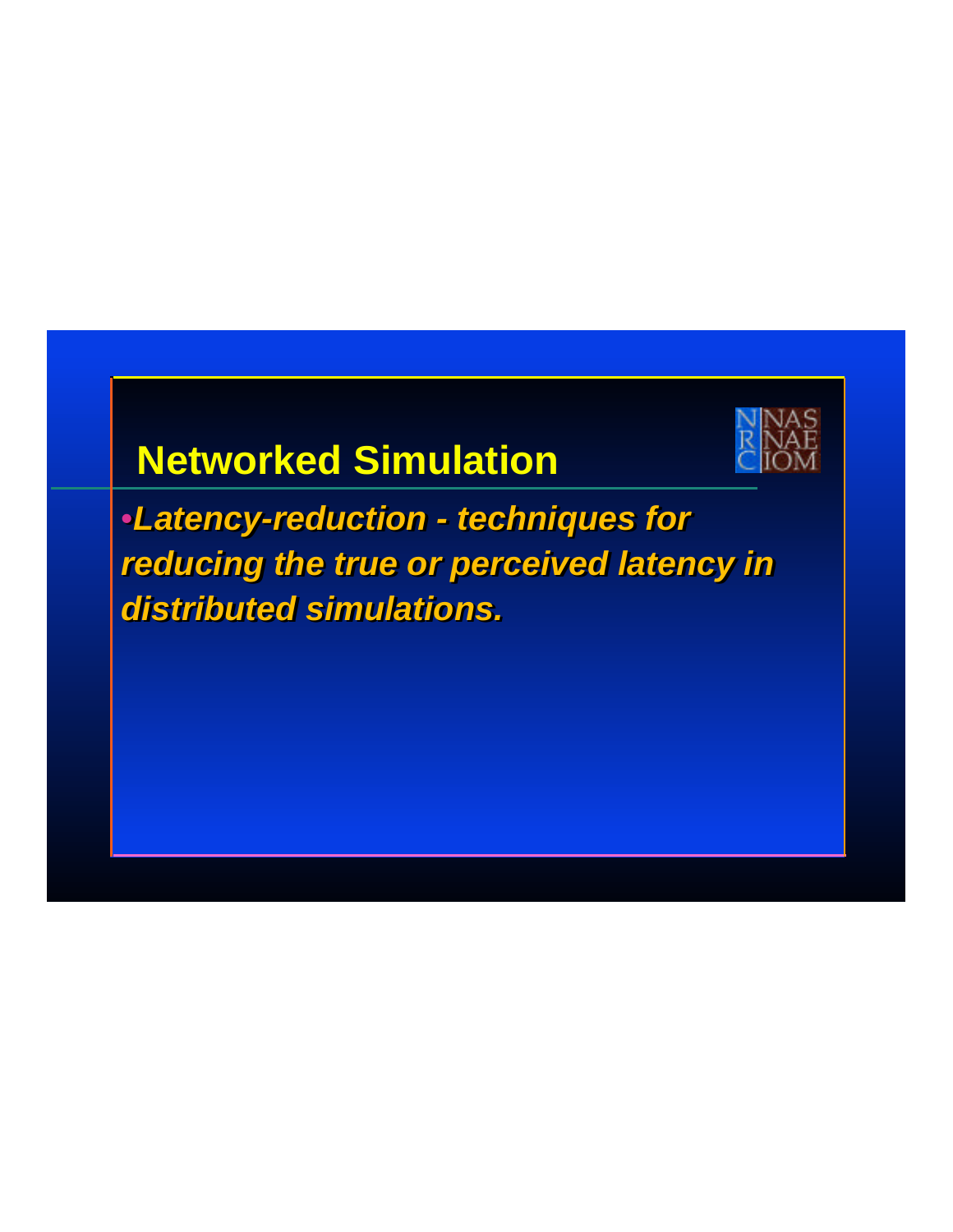

# **Standards for Interoperability**

•*Virtual reality transfer protocol - to facilitate*  •*Virtual reality transfer protocol - to facilitate large scale networking of heterogeneous large scale networking of heterogeneous distributed virtual environments. distributed virtual environments.*

•*Architectures for interoperability - network*  •*Architectures for interoperability - network software architectures to allow scalability of software architectures to allow scalability of distributed simulations without degrading distributed simulations without degrading performance. performance.*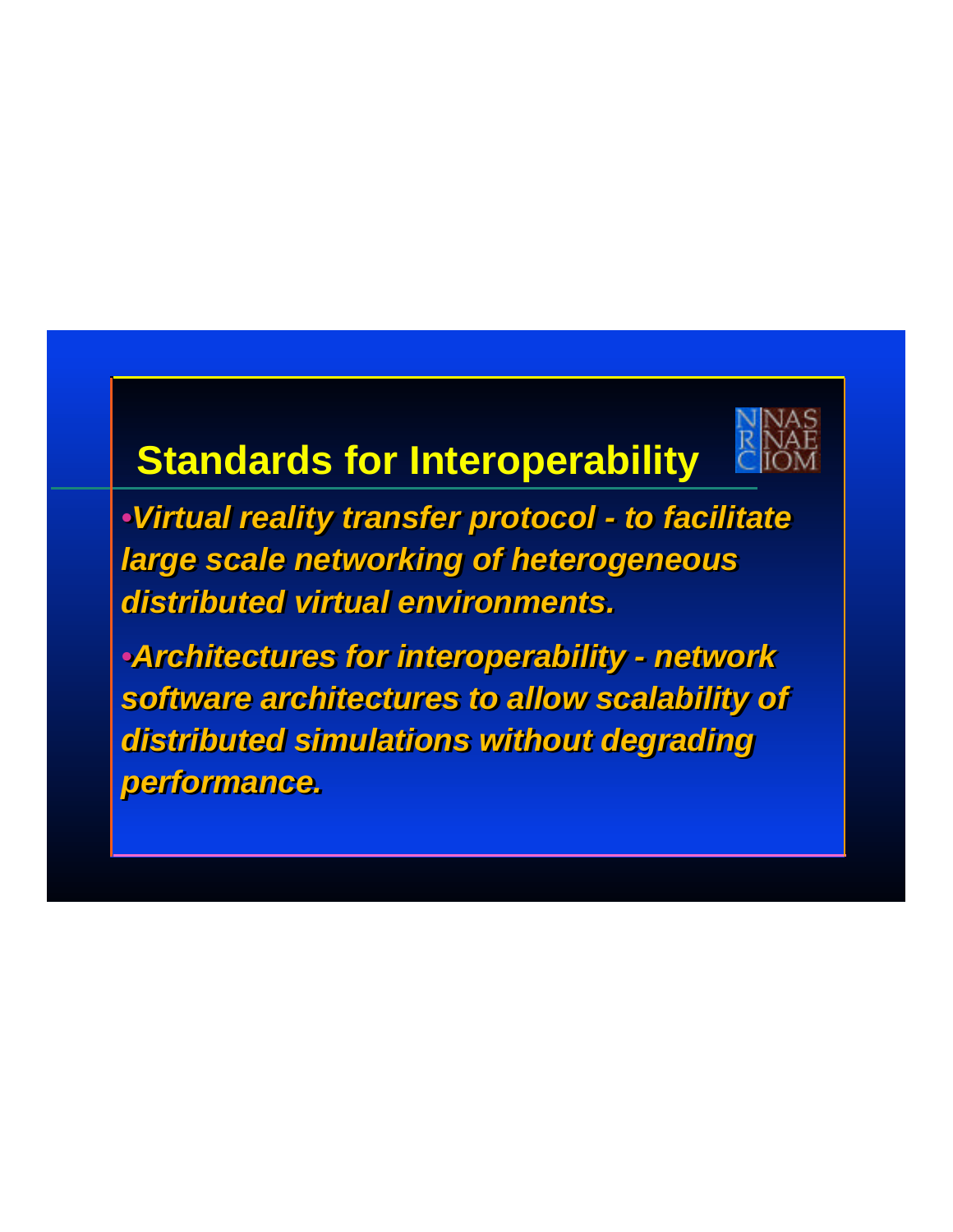# **Interoperability - What needs to be done?**



*A careful, considered, joint research A careful, considered, joint research program needs to be put together that program needs to be put together that actually studies the issues involved (as actually studies the issues involved (as opposed to slapping code together for rapid opposed to slapping code together for rapid demo) in designing a common, scalable demo) in designing a common, scalable network software architecture capable of network software architecture capable of supporting large numbers of players across supporting large numbers of players across wide area networks. wide area networks.*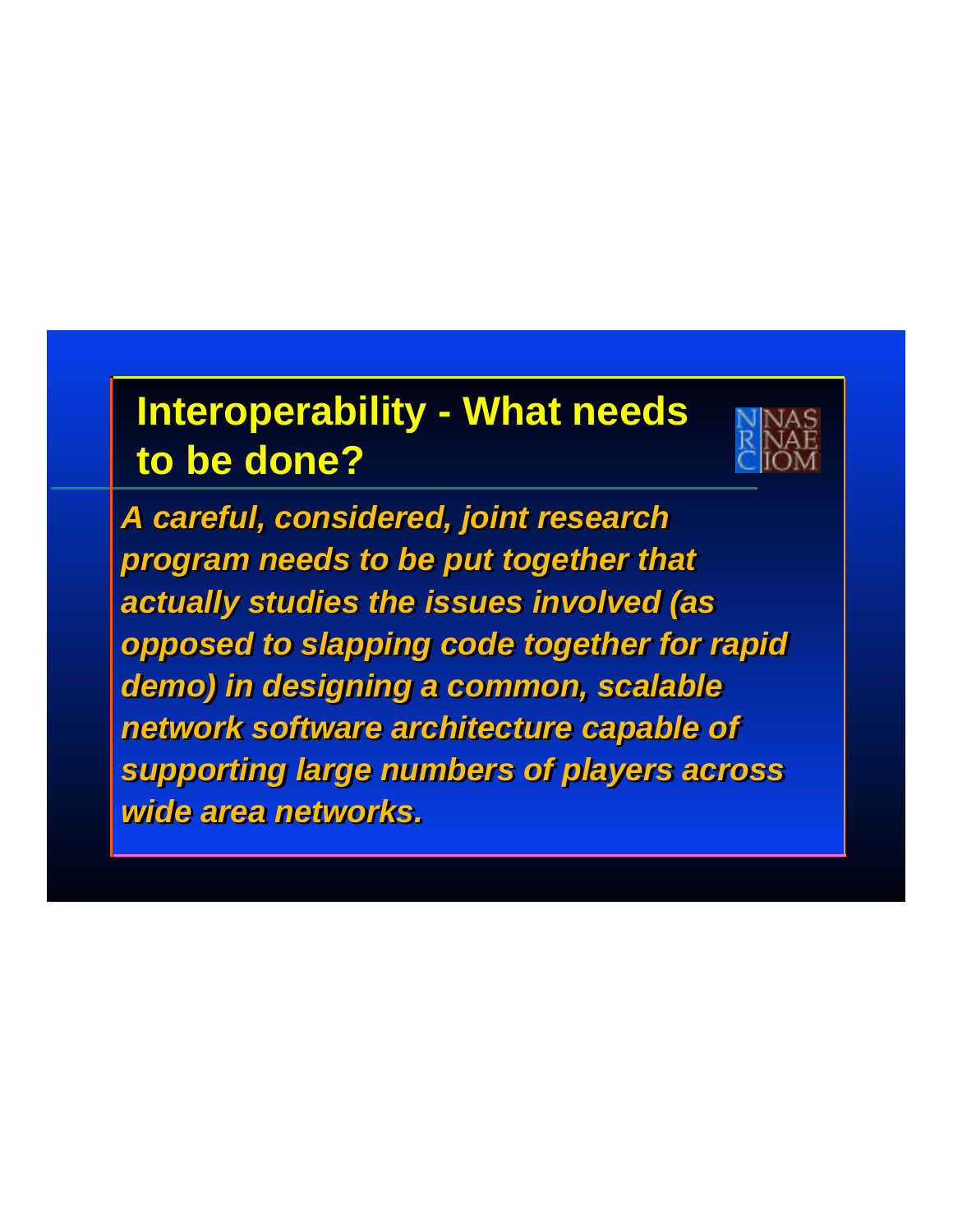

•*Adaptability - development of computer*  •*Adaptability - development of computer generated characters that can modify generated characters that can modify their behavior automatically. their behavior automatically.*

•*Learning - development of computer*  •*Learning - development of computer generated characters that can modify generated characters that can modify their behavior over time. their behavior over time.*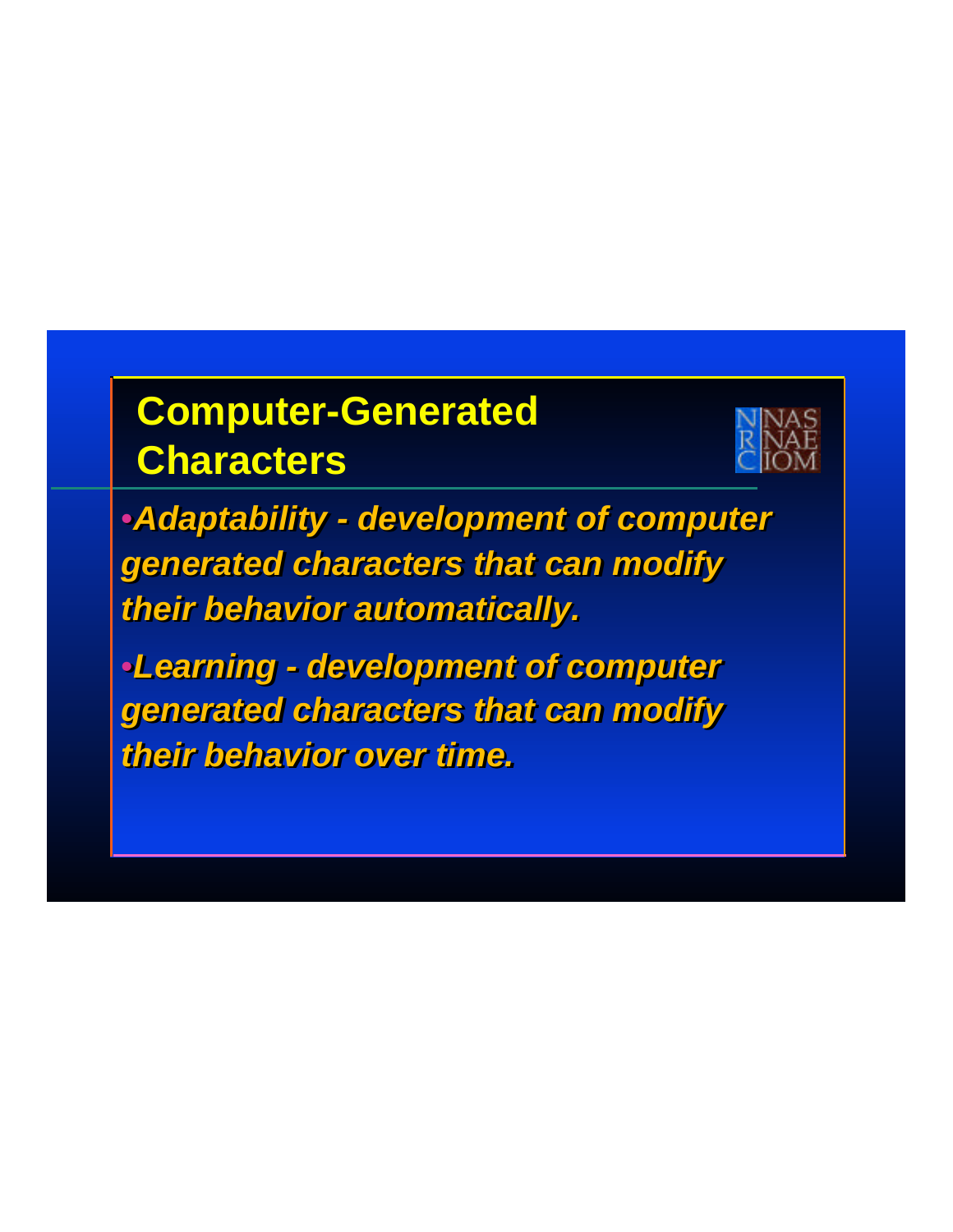

•*Individual behaviors - computer-*•*Individual behaviors - computergenerated characters that accurately generated characters that accurately portray the actions and responses of portray the actions and responses of individual participants in a simulation individual participants in a simulation rather than those of aggregated entities. rather than those of aggregated entities.*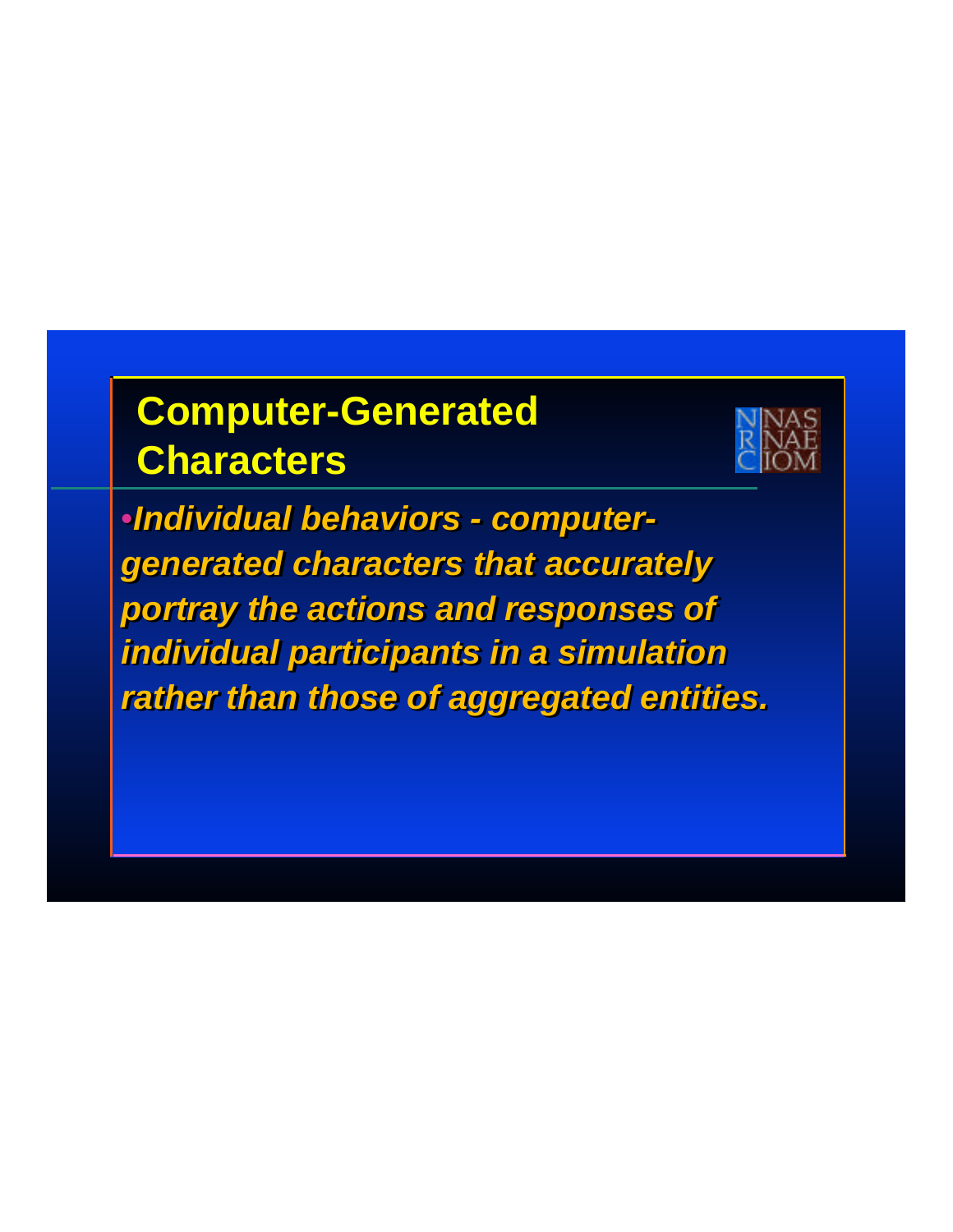

•*Human representations - authentic*  •*Human representations - authentic avatars that look, move, and speak like avatars that look, move, and speak like humans. humans.*

•*Spectator roles - ways of allowing*  •*Spectator roles - ways of allowing observers into a simulation. observers into a simulation.*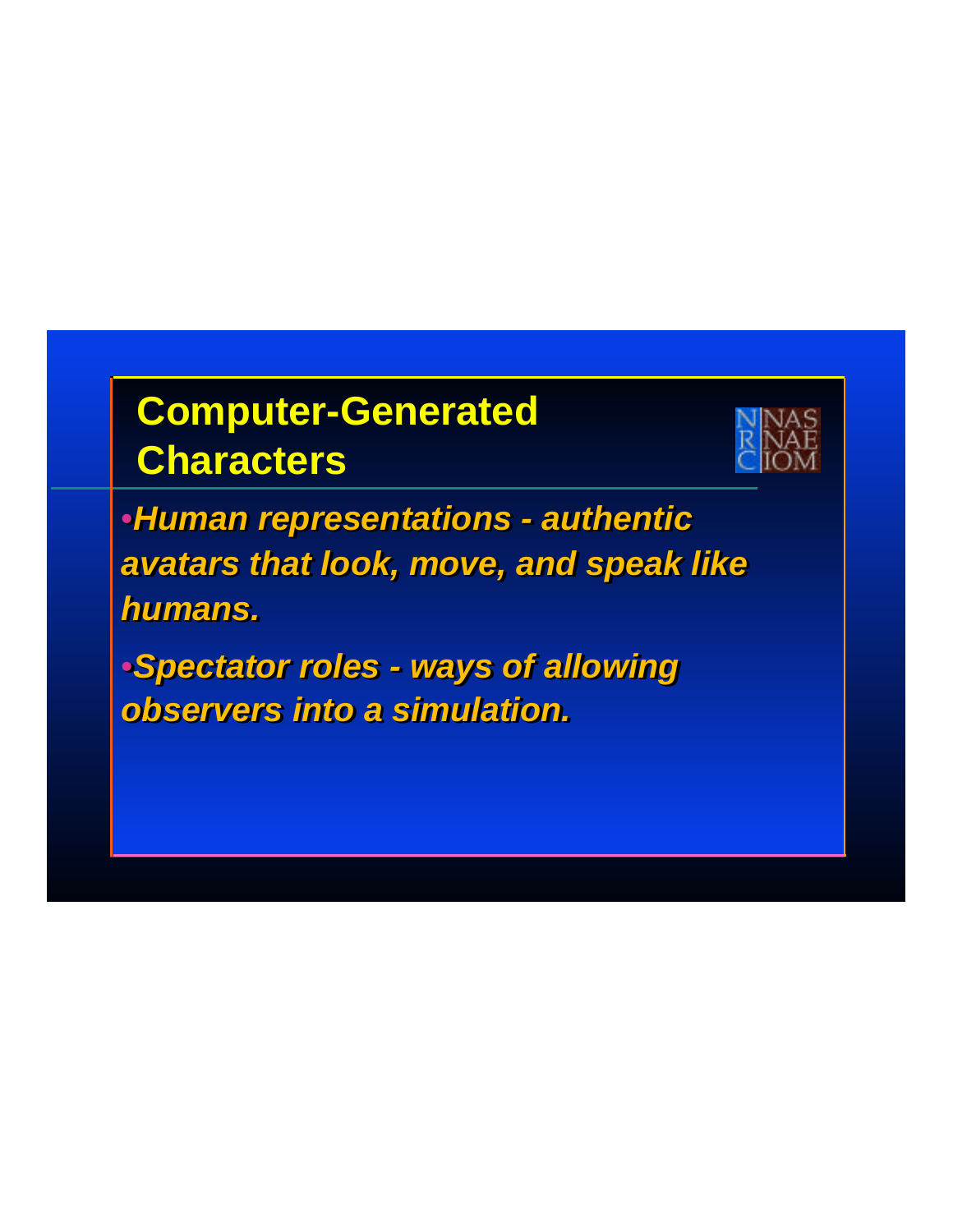

•*Aggregation/deaggregation - the*  •*Aggregation/deaggregation - the capability to aggregate smaller units into capability to aggregate smaller units into larger ones and deaggregate them back larger ones and deaggregate them back into smaller ones without sacrificing the into smaller ones without sacrificing the fidelity of a simulation or frustrating fidelity of a simulation or frustrating attempts at interoperability. attempts at interoperability.*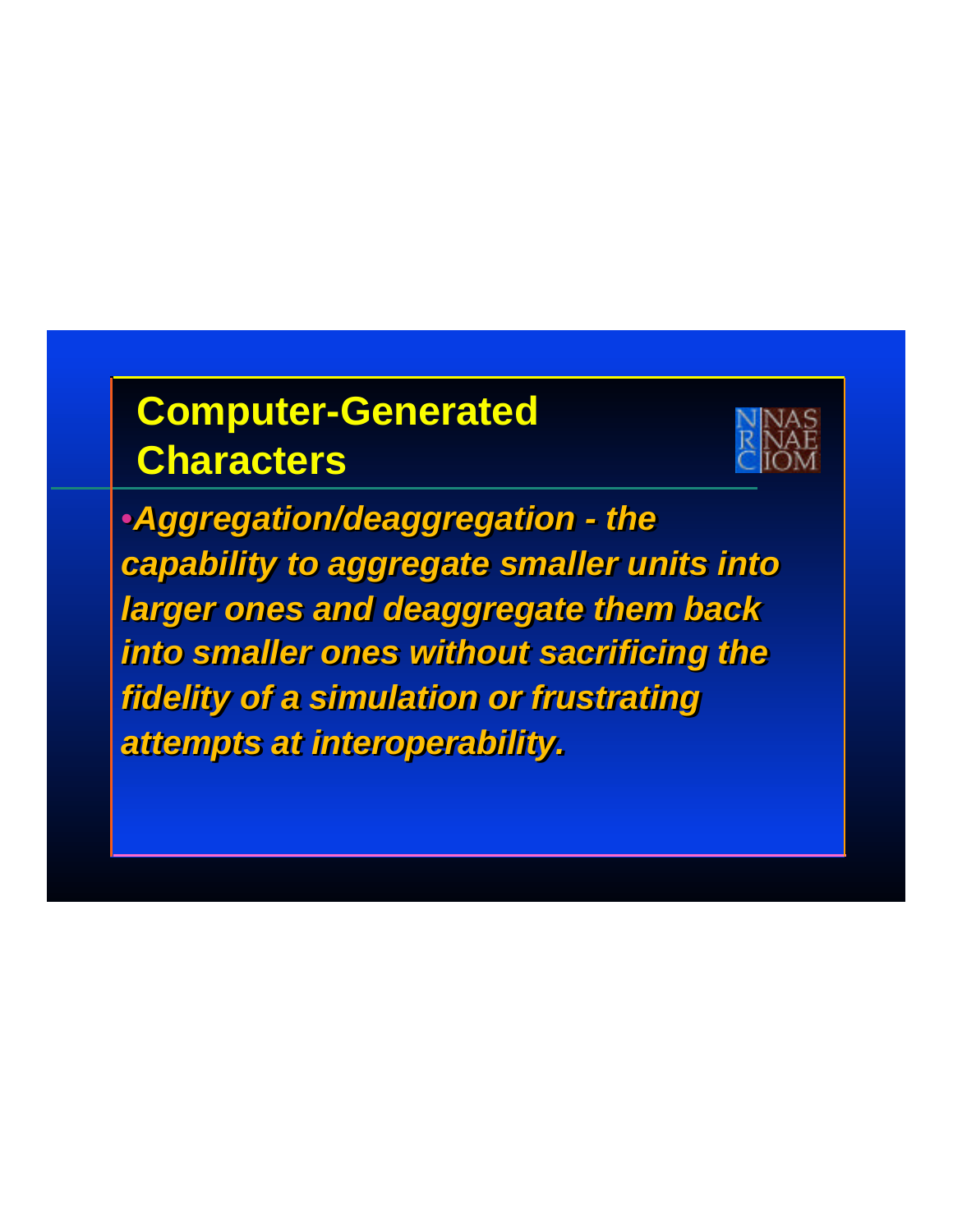# **Tools for Creating Simulated Environments**



•*Database generation and manipulation -*  •*Database generation and manipulation tools for managing and storing tools for managing and storing information in large databases, to allow information in large databases, to allow rapid retrieval of information, feature rapid retrieval of information, feature extraction, creation, and simplification. extraction, creation, and simplification.*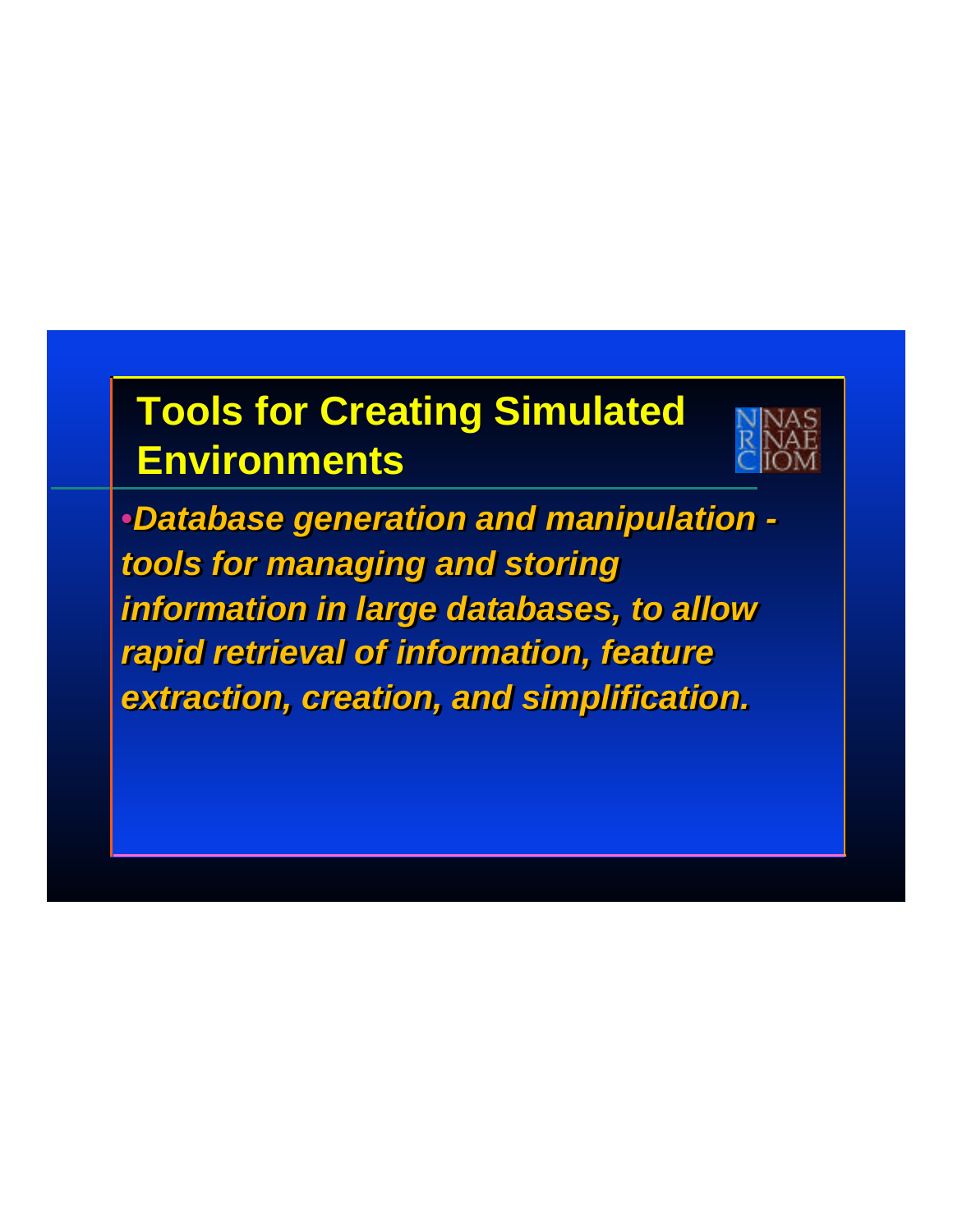# **Tools for Creating Simulated Environments**



•*Compositing - hardware and software*  •*Compositing - hardware and software packages that allow designers to form packages that allow designers to form composite images with images taken from composite images with images taken from different sources (whether live-action different sources (whether live-action footage or 3D models) and facilitate the footage or 3D models) and facilitate the addition or modification of lighting and addition or modification of lighting and environmental effects. environmental effects.*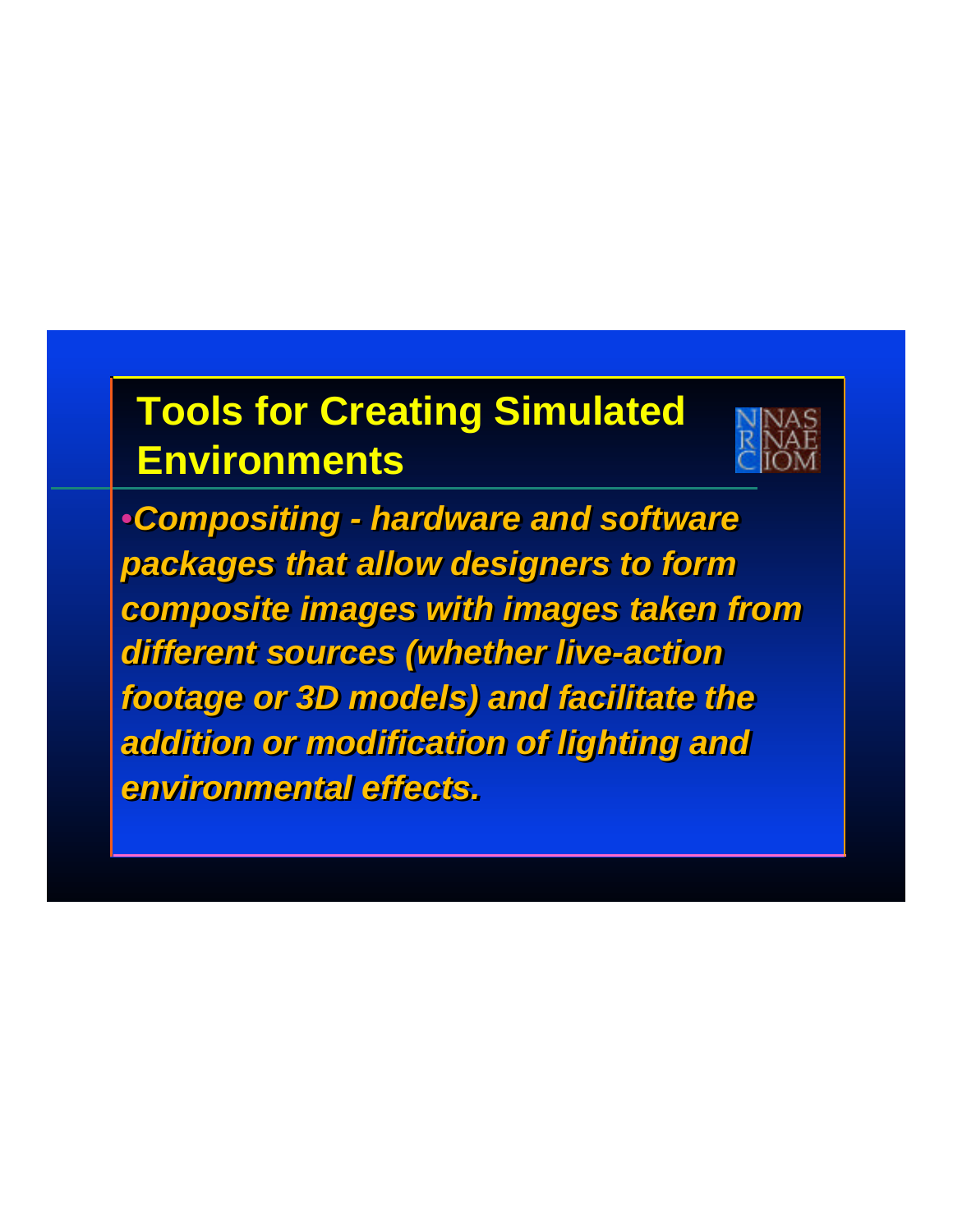# **Tools for Creating Simulated Environments**



•*Interactive tools - tools that use a variety*  •*Interactive tools - tools that use a variety of input devices (more than a mouse and of input devices (more than a mouse and keyboard) to construct models and keyboard) to construct models and simulations. simulations.*

• When you are building 3D VEs, you need to place  $\blacksquare$ things with hands, not nudge things with a mouse things with hands, not nudge things with a mouse and keyboard. and keyboard.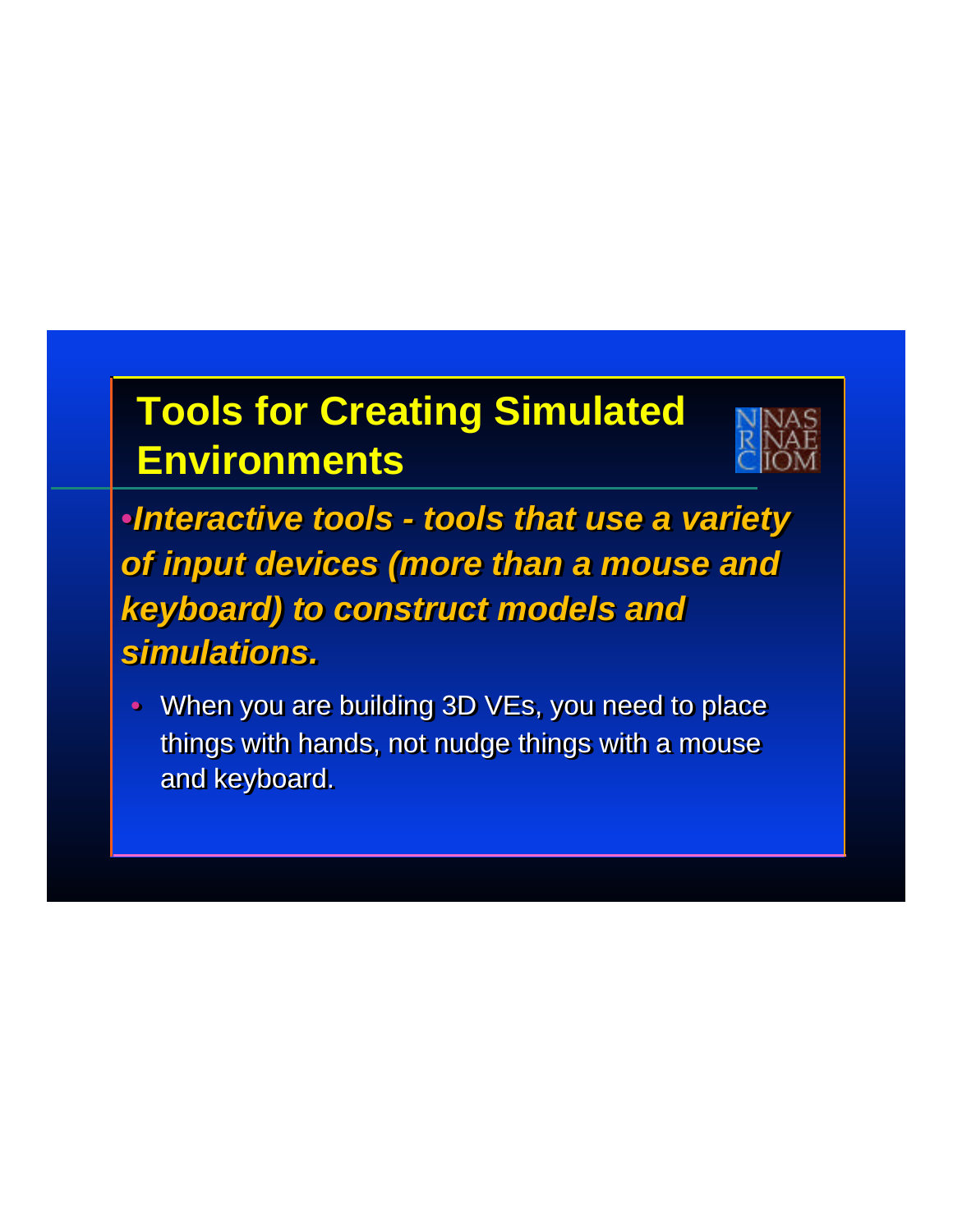# **Carrying Out the Collaboration**



*We have a shortage of talented, highquality, experienced people to develop quality, experienced people to develop virtual environments, modeling and virtual environments, modeling and simulation software, digital animation, simulation software, digital animation, design, and scripting of virtual worlds. design, and scripting of virtual worlds.*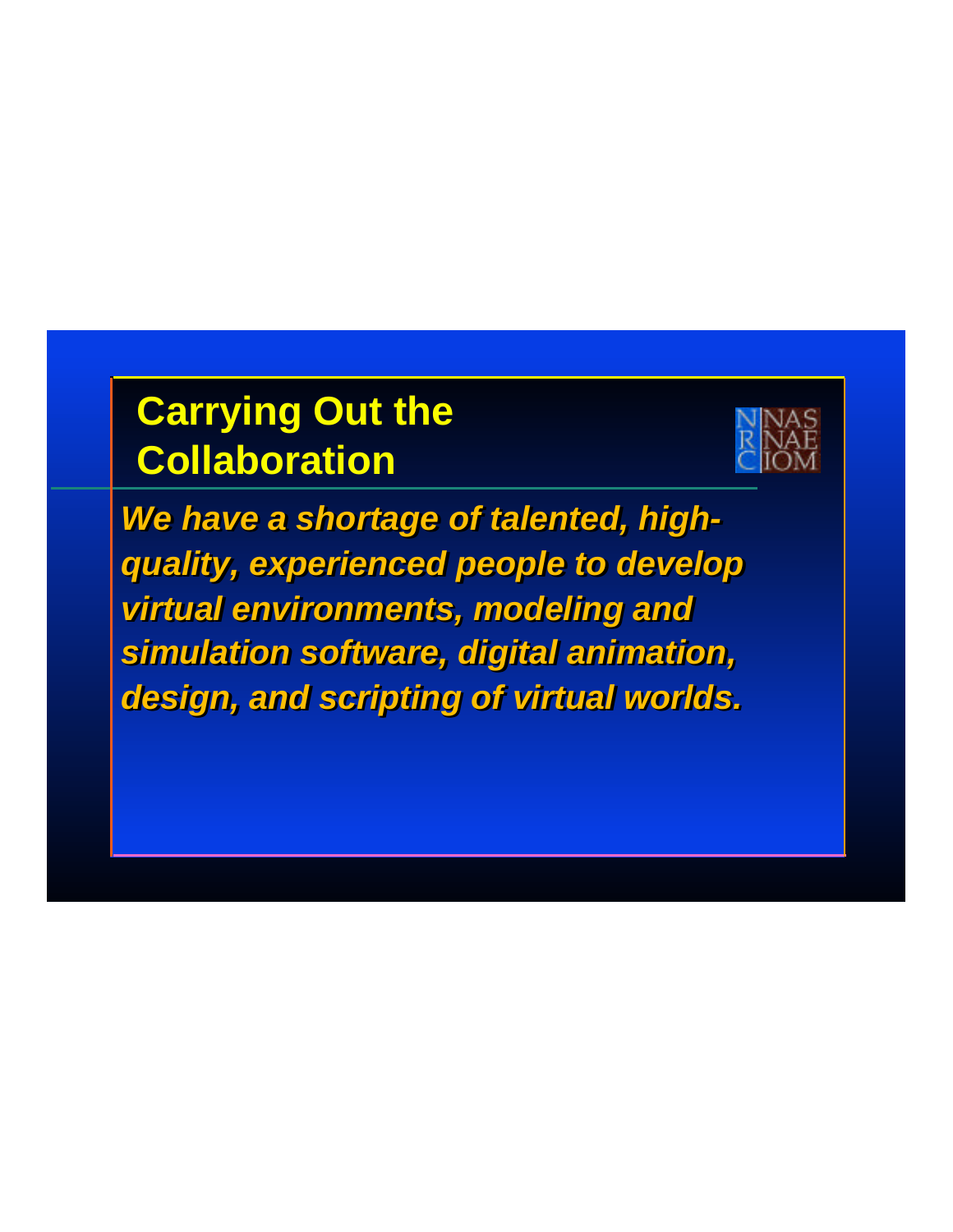

# **Cross-disciplinary skill-sets**

*And the people sought are not just And the people sought are not just engineers and computer scientists. engineers and computer scientists.* 

#### *They are programmers and content They are programmers and content developers with cross-disciplinary skills. developers with cross-disciplinary skills.*

• Such skills enhance the quality of virtual world • Such skills enhance the quality of virtual world development and the implementation of such cutting-development and the implementation of such cuttingedge technologies. edge technologies.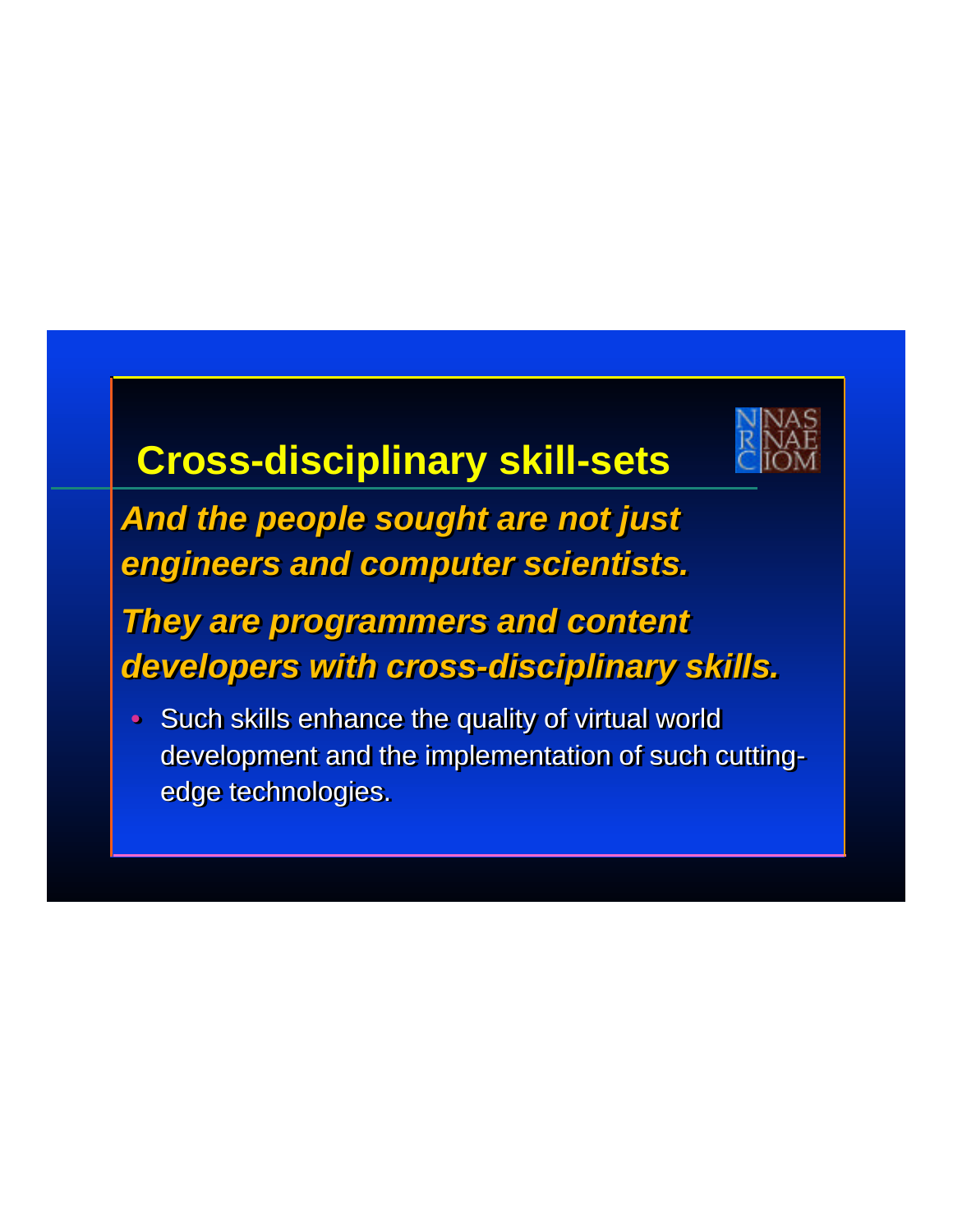# **Interdisciplinary Infrastructures**



*We need interdisciplinary university We need interdisciplinary university infrastructures, with degrees we have infrastructures, with degrees we have never seen before. never seen before.* 

• We need people graduating with BS, MS and PhD • We need people graduating with BS, MS and PhD degrees in subjects like modeling, virtual degrees in subjects like modeling, virtual environments and simulation, electronic storytelling, environments and simulation, electronic storytelling,

... ...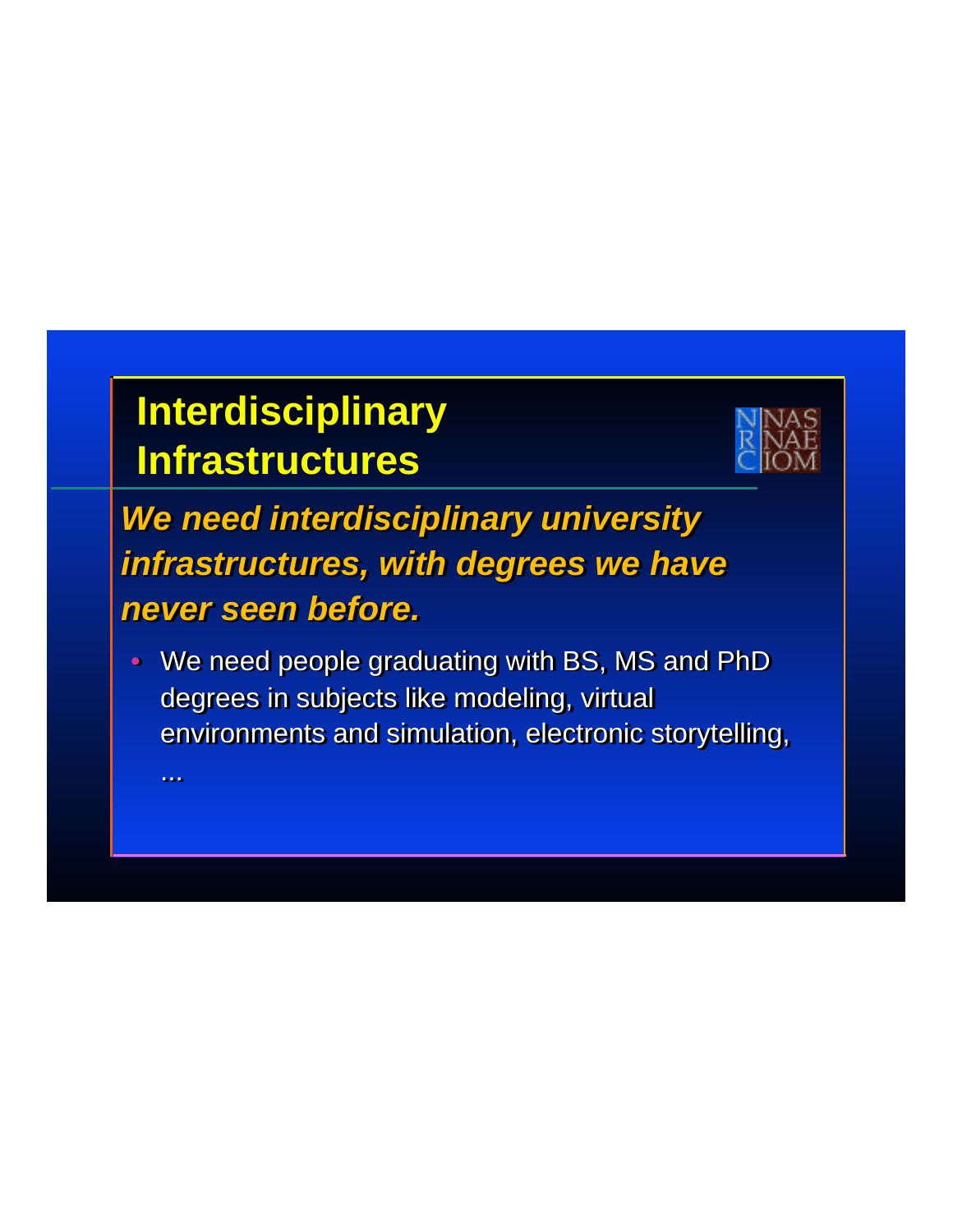#### **Where to get the report ...**

#### *Modeling & Simulation: Linking Modeling & Simulation: Linking Entertainment & Defense Entertainment & Defense*

ISBN 0-309-05842-2 ISBN 0-309-05842-2 National Academy Press National Academy Press 2101 Constitution Avenue, NW 2101 Constitution Avenue, NW Lockbox 285 Lockbox 285

Washington, DC 20055 Washington, DC 20055

1-800-624-6242 (202-334-3313) 1-800-624-6242 (202-334-3313)

202-334-2451 (fax) 202-334-2451 (fax)

**Modeling and Simulation**<br>Linking Entertainment **and Defense**